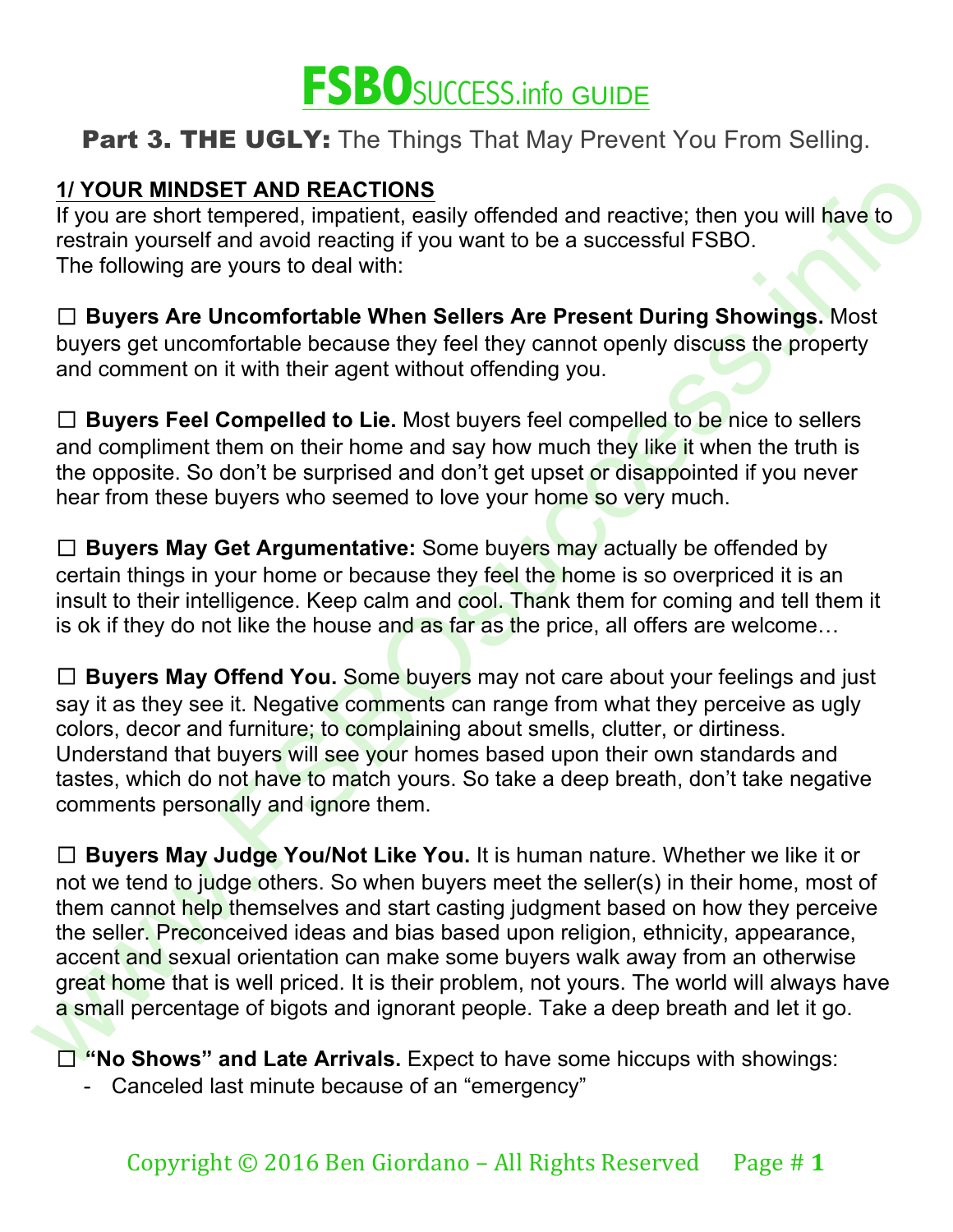

- Agents and their buyers being late for all sorts of legitimate excuses. Don't be surprised if you might wait half an hour or more because of traffic or prior showings taking longer than expected.
- Agents and their buyers not showing up and not answering their phone when you call to find out if they are still coming. You see, sometimes the buyers pick the homes they want to see online, but when they drive up to it at the time of showing they might not like something about it or about the neighborhood and ask their agent to keep going. A true professional will immediately call you to apologize and say the truth: the buyers changed their mind about the area last minute.

Agents and their buyers being late for all sonts of legitimate excuses. Don't be<br>surprised if you might walt half an hour or more because of traffic or prior<br>showings taking longer than expected.<br>
Agents and their buyers w These situations can be maddening considering the effort you put into preparing the home and turning all the lights on, maybe delaying dinner, sitting for a half hour or longer at the end of a long work day or on your day off waiting for an agent and their buyer that may not even show up or call to apologize. These situations can be a cause of stress and arguments between spouses, especially if your spouse did not want to go the FSBO route and wanted to hire a full service agent. **Minimize the stress of "no shows" by calling the agent or buyer at least one hour before your set appointment to confirm they are still coming on time. If you get no response to your call, then text them a short message with your address and ask them to reply back that they are still coming at the agreed upon time. If you get no response, still prepare for the showing but move on with your life and plans if they do not show up after 15 minutes from their appointment.**

☐ **Failure to Keep a Log of Showing Requests and Failure to Follow Up.** It is crucial for you to keep a log of who requested a showing, what day and what time. Use this log to keep track of who shows up, jot some notes down about the buyers and follow up with the agent the next day and ask for honest feedback. If they say something like they loved the home but they felt it was overpriced, then ask the agent to have them make their best offer. Who knows? You might be pleasantly surprised.

Many FSBOs eventually end up listing with an agent because they got so fed up and aggravated dealing with: the calls at all hours of the day or evening, no shows, scammers, people asking them to provide help in the form of seller's financing, the nomoney-down buyers, and the reactions and comments from buyers and strangers that came through their home. Don't let your emotions and reactions sabotage your process. Be mentally prepared!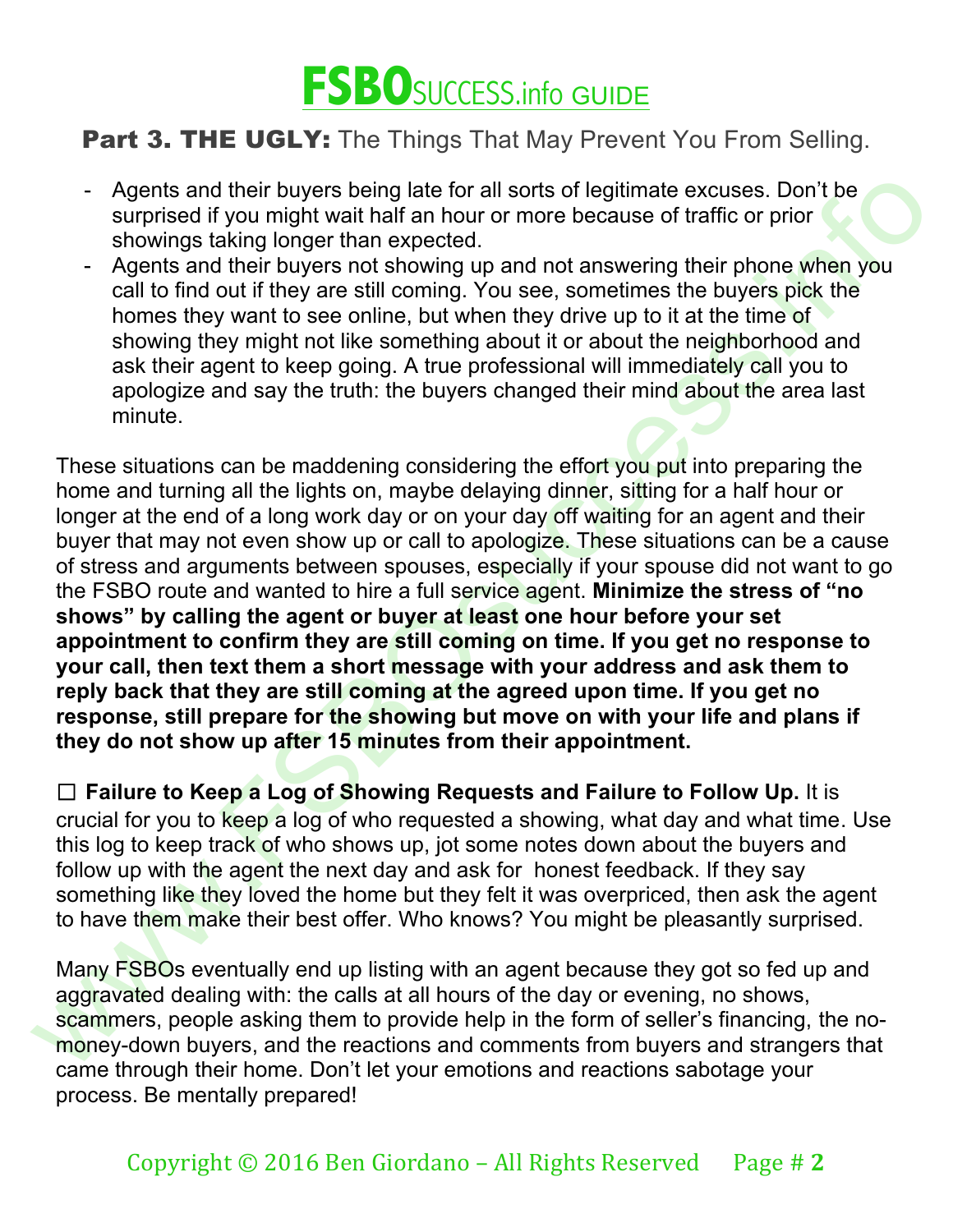

#### **2/ SITUATIONS RELATED TO OFFERS**

Congratulations, you did most of the things in this guide and receive an offer or multiple offers. Now what? Receiving offers and not having a strategy to deal with them is a sure recipe for failure.

□ Low Offers. Although these offers may offend you or insult you, it would be a big mistake to react negatively to them. You see, buyers that make low offers usually do so for one of the following reasons:

- They are trying to get a great deal. They hope the seller is desperate to sell or not very well informed of the value of their home, or maybe the seller does not know how to negotiate. Can you blame them for trying? Smile and be ready to negotiate.
- They are working with an agent who pulled the recent comparable sales in your neighborhood and their offer seems low because you are simply way overpriced. Can you blame them for not wanting to pay too much?
- They are financing and are afraid the property will not appraise because it is overpriced. This is a real problem if you are in an area where most buyers finance and you are unrealistic about your asking price.
- 2/ SITUATIONS RELATED TO OFFERS the thing guide and receive an offer or<br>
congratuations, you did most of the things in this guide and receive an offer or<br>
multiple offers. Now what? Receiving offers and not having a strat They are not working with an agent and their offer seems even lower because it reflects the savings in commissions. Since no real estate agents are involved, they expect that the final price will be lower because they are not willing to pay you the extra 5% or 6% for commissions you did not pay. You want to save on commissions and they do too. You see if your neighbor used agents to sell a comparable home for \$500,000 and paid 6% or \$30,000 in commissions, a smart buyer would not pay more than \$470,000 for your house. It is only fair from their perspective.

All agents can tell you of successful sales that initially started with a low offers. If the buyers like the home they will go up. By how much? you might ask. Well that depends on the circumstances, other options, and how bad they really want it.

You have nothing to lose countering a low offer. If you can justify your price with market data or an appraisal, add it to support your counter offer. Keep in mind that a smart buyer might still insist on a discount for the commission savings.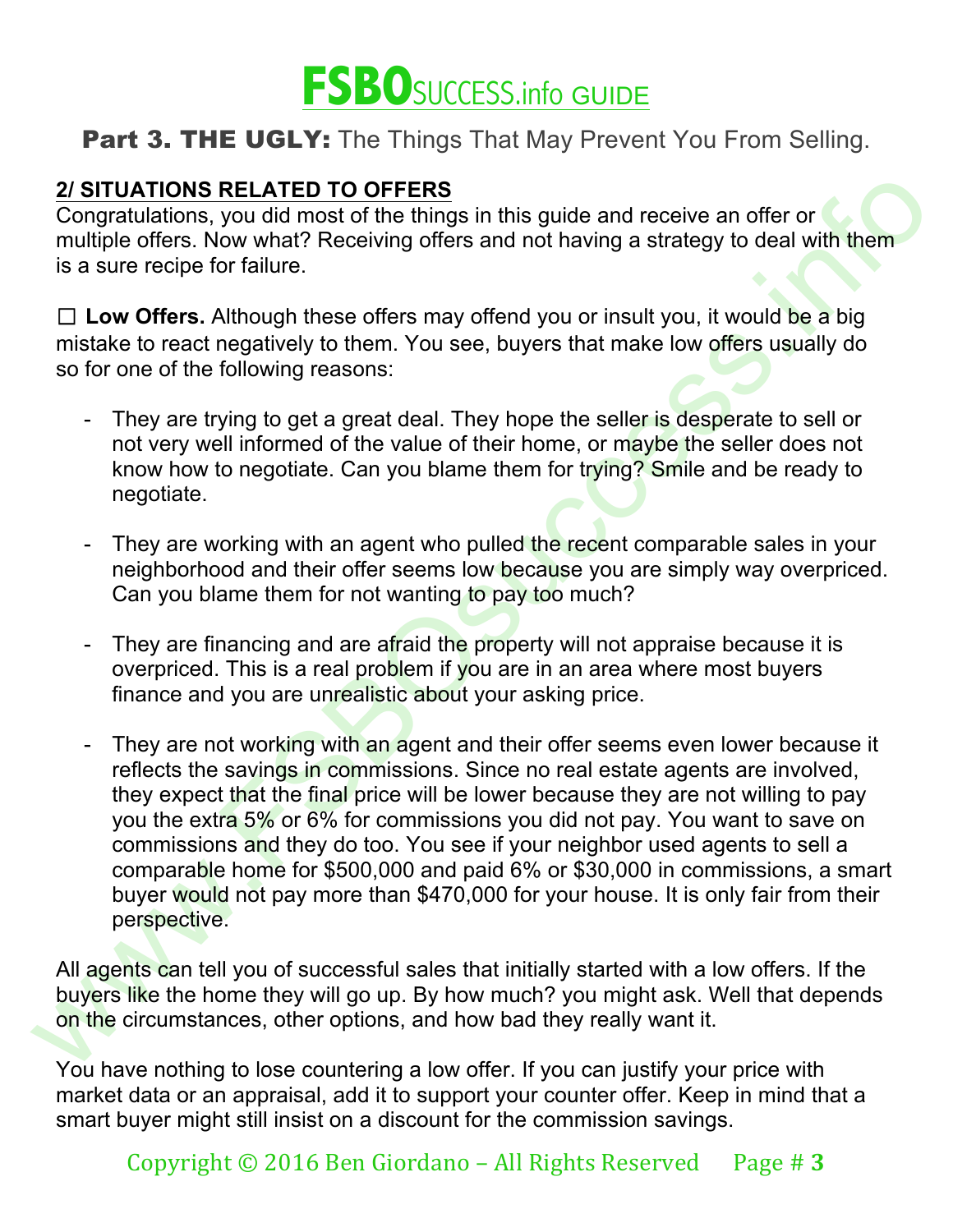

□ **Multiple Offers.** Expect them if you are in a red hot seller's market or in an area where homes like yours sell within days with multiple offers. If that is the case and you get multiple offers, sometimes the highest one may not be the best for your situation. Here are some factors to consider:

- Is it a cash or financed offer? If you want a quick sale with a lesser risk of cancellation because of appraisal and financing contingencies, then maybe a slightly lower cash offer might be safer. Use your judgment.
- $\square$  Multiple Offers. Expect them if you are in a red hot seller's market or in an reas<br>
were homes like yours sell within days with multiple offers, simplant<br>
get multiple offers, sometimes the highlest one may not be th - If most offers you receive are financed, take a close look at down payment, type of loan, closing date, contingencies and their periods, and how solid the preapproval is (Call the lender and ask what they did before they issued the preapproval). These days Pre-Qualifications letters are deemed meaningless. Preapproval are preferred but always inquire about the depth of analysis of the borrowers' finances with the lender who issued the letter. Lenders cannot disclose to you confidential personal and financial information of the buyer(s) but they can tell you what items they have already analyzed and verified before issuing the pre-approval.
	- Beware of offers that do not have a deposit, or call for a deposit to be made after the contract is signed. Even though the contract might be legally binding, good luck chasing after buyers who changed their minds and disappeared… Depending on the terms of the contract you may have to hire an attorney and go to court to free your property from any later claims from the buyers.

If you are not experienced in contract terms and negotiations, and your Flat Fee Broker does not provide assistance with offers and negotiations, you may want to pay and consult with an attorney to understand terms, conditions and risks associated with the offer(s) you are contemplating. If you have already selected one, your closing attorney or closing agent may provide that assistance for you before you sign anything to counter or accept an offer.

□ **Buyers' Professional Inspection Reveals Repairs Needed.** Unless you have paid for a professional inspection before listing your home for sale, it is very likely that the professional inspection of your home will reveal needed repairs you were not aware of. The buyers may ask you to take care of all or some of them, or cancel the deal.